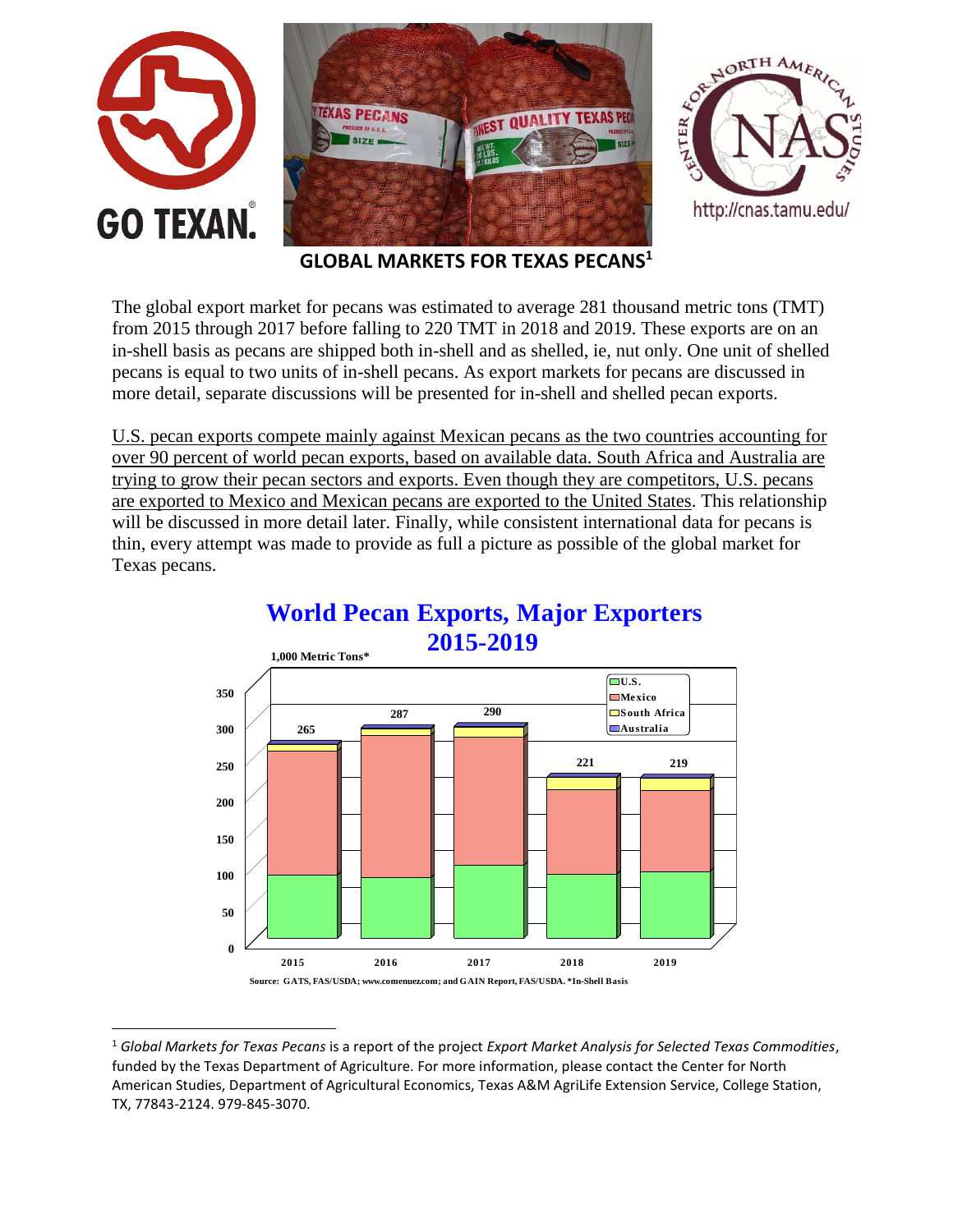While the United States and Mexico are the two leading producers of pecans, they are also the leading importers of pecans due to the amount of U.S.-Mexico pecan trade. During 2019, world pecan imports are estimated at 256 TMT on an in-shell basis. Import volumes have grown in recent years due in large part to Mexico's increasing participation in the market. Note that imports are estimated to be 47 TMT higher than exports. This is due mainly to the lack of sufficient pecan data reported worldwide and differences in reporting.



# **World Pecan Imports, Major Importers 2015-2019**

However, reliable data is available for U.S. and Mexican trade. Review of these data show that U.S. exports to Mexico of in-shell pecans were 22.3 TMT during 2019. Depending on the year, 20-30% of these exports, or 7.8 TMT during marketing year 2019/20, were destined for shellers in Mexico which then returned as shelled pecans back to the United States. In total, U.S. imports of shelled pecans totaled 53.5 TMT during 2019 while imports of in-shell pecans from Mexico were 35.5 TMT. U.S. exports of shelled pecans to Mexico were 2.7 TMT. So while the United States and Mexico are the world's premier producers of pecans, they also trade among each other, with the United States accounting for about 69 percent of Mexican pecan exports and Mexico accounting for about 28 percent of U.S. pecan exports.

Depending on the year, about 20-30% of U.S. in-shell pecan exports to Mexico are destined for Mexican shellers and returned to the United States as shelled pecans.

### **U.S. In-Shell Pecan Exports**

U.S. in-shell pecan exports have declined over the past two years after peaking in 2017 at 55.3 TMT. This decline is due in large part to reduced exports to China as a result of retaliatory tariffs and increased competition from Mexico. U.S. in-shell pecan exports during 2019 of 34.1 TMT and valued at \$165.2 million were lowest in terms of both volume and value during the recent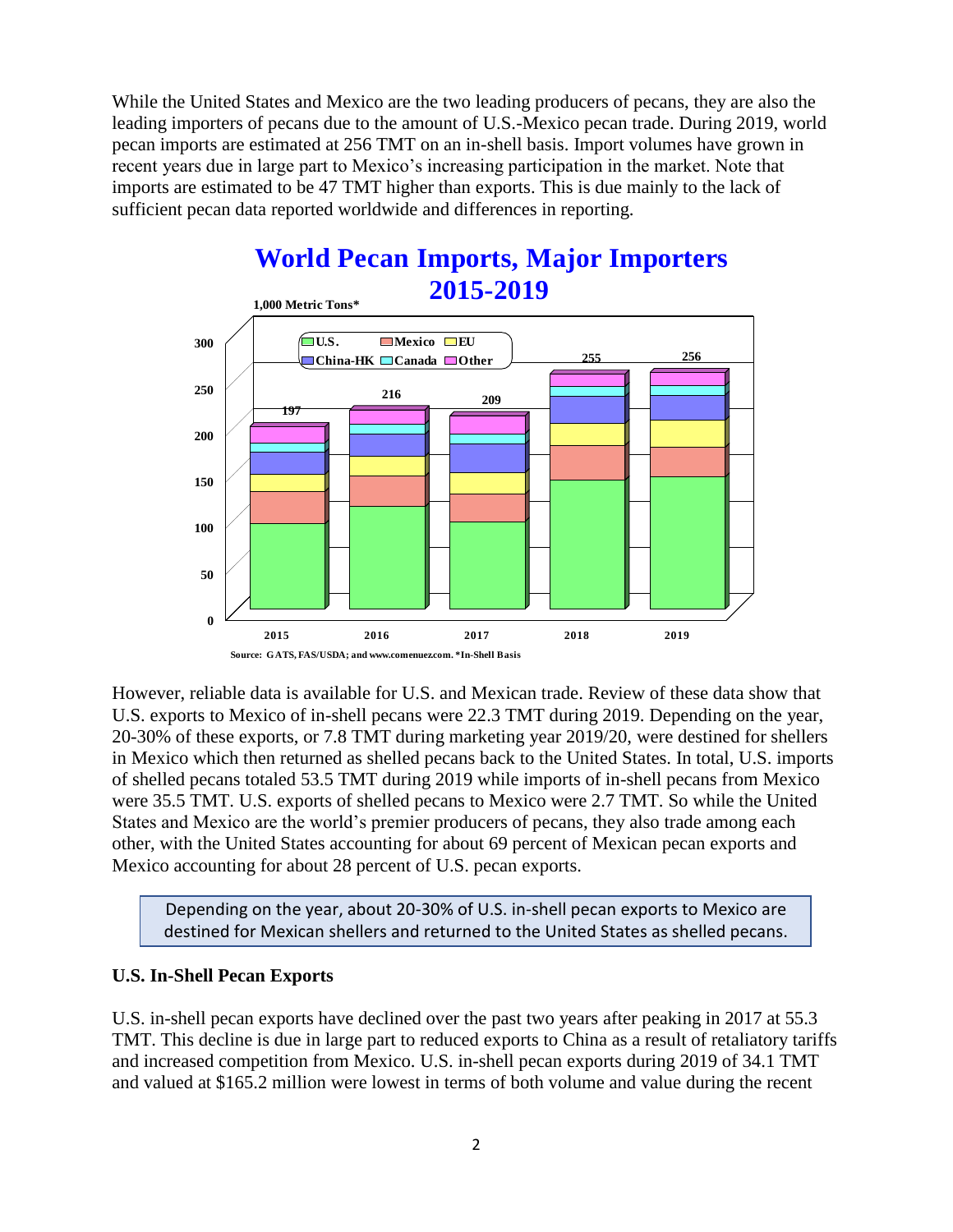five-year period. Important foreign markets for in-shell pecans during 2019 include Mexico (22.8 TMT), China (9.3 TMT), and the European Union (EU) (373 metric tons (MT)). All of these markets have dropped year over year and Vietnam also has greatly reduced purchases of U.S. pecans; however, Mexico increased purchases of U.S. in-shell pecans during 2018 and 2019.



## **U.S. In-shell Pecan Exports, 2015-2019**

U.S. shelled pecan exports have been growing in recent years, reaching an all-time high in volume and the third highest value ever in 2019. A major reason for increased exports is China's decreased imports of U.S. in-shell pecans following the levy of high retaliatory tariffs on U.S. pecans during 2018. As these in-shell pecans remained in the United States instead of being exported, the pecans were shelled domestically resulting in more shelled pecans available for export. This resulted in a lower price for U.S. shelled pecan exports, making them more attractive in foreign shelled pecan markets.

A major reason for increased exports is China's decreased imports of U.S. in-shell pecans following the levy of high retaliatory tariffs on U.S. pecans during 2018. These pecans were instead shelled domestically resulting in a lower price for U.S. shelled pecan exports

As U.S. pecans are shipped to a wide variety of foreign markets, many U.S. ports are utilized. The El Paso Port District is the largest district for U.S. in-shell pecan exports due to the longterm relationship between U.S. in Mexico in which U.S. in-shell pecans are exported to Mexico, many of which are returned to the United States as shelled pecans. Savannah is the next largest port for in-shell pecan exports with China. The Houston Port District is the leading port district for shelled pecan exports with most being shipped to the EU. The Los Angeles District is the second leading district with China as the leading destination. U.S. shelled pecan exports shipped through the Detroit Port District are bound for Canada; those shipped through the El Paso and Laredo Districts are bound for Mexico. Texas in-shell pecan exports mainly go to the Mexico through El Paso. In fact, the only Texas in-shell pecans allowed entry into Mexico must be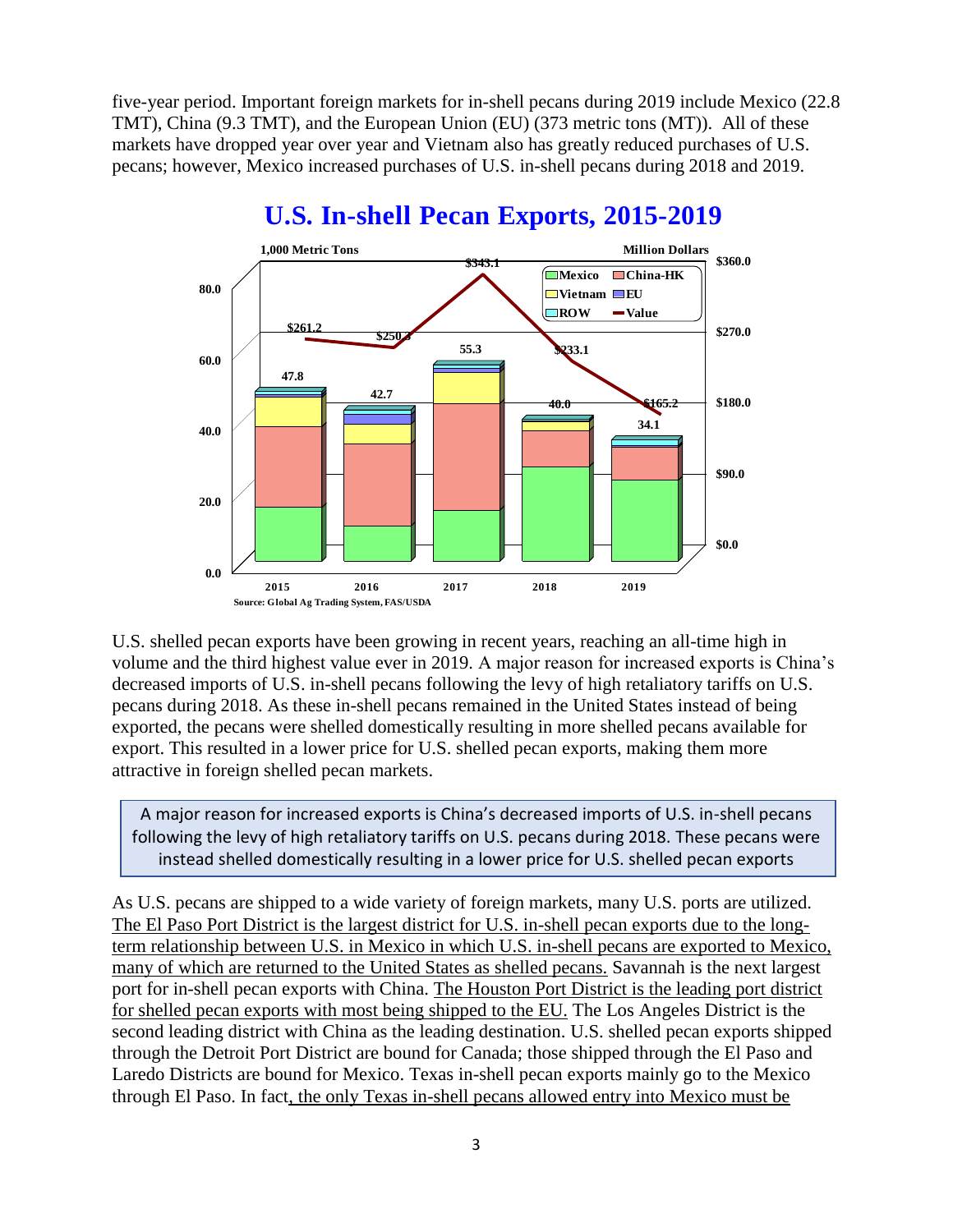grown in El Paso, Hudspeth, Culberson, Jeff Davis and Presidio due to Mexican phytosanitary regulations which meant to protect pecan production in Mexico. Texas shelled pecan exports are shipped mainly to the EU with smaller amounts being exported to Mexico.



# **U.S. Shelled Pecan Exports, 2015-2019**

# **U.S. Pecan Exports by Port District, 2019**



**Source: GATS, FAS/USDA**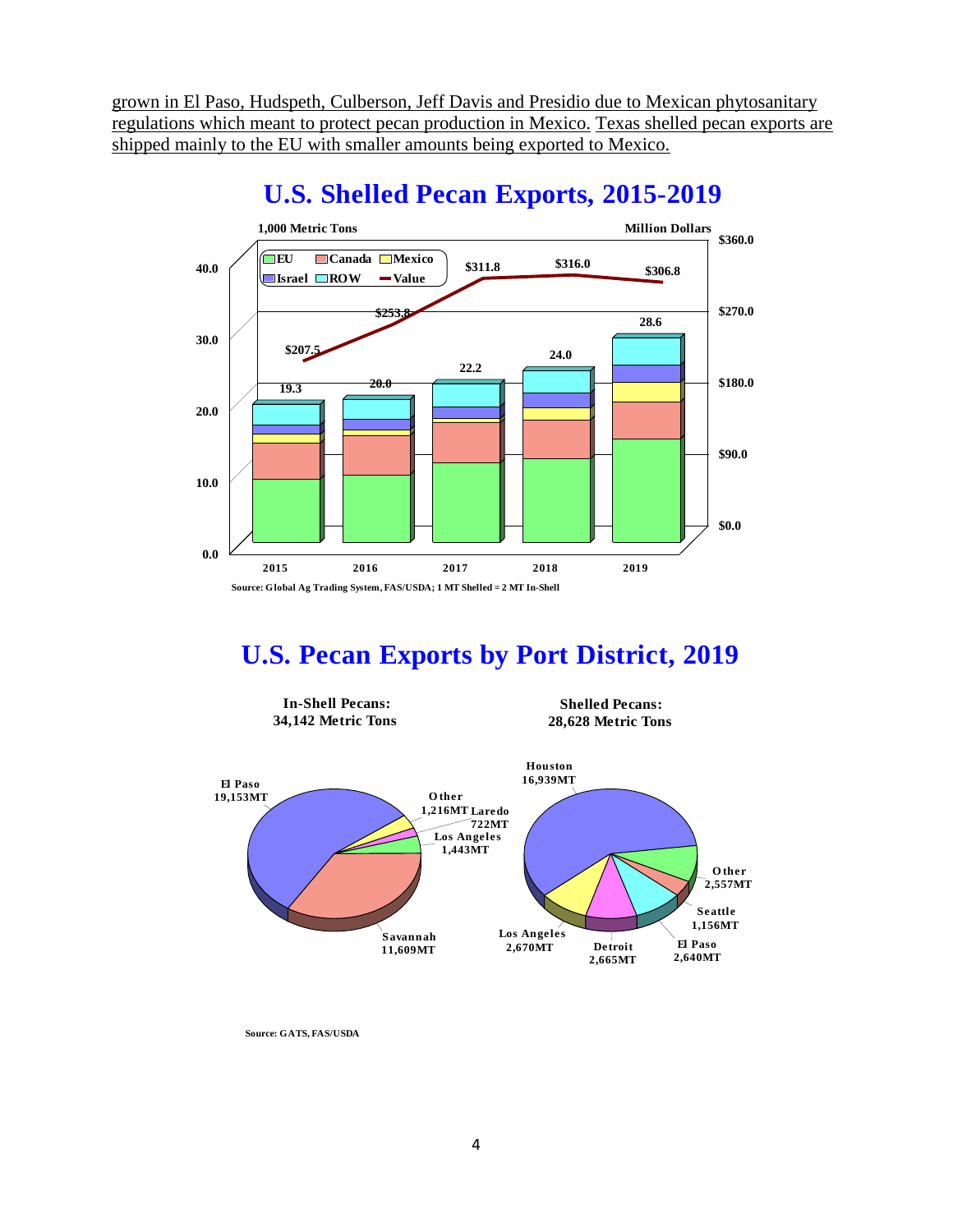Most U.S. pecans are grown in New Mexico, Georgia, Texas, Arizona, and Oklahoma, with total production approaching 120 TMT in 2019. There is production in as many as ten additional states, however, there are too few commercial producers to be included in official reports due to nondisclosure issues. Pecan production during 2018 was significantly lower than the 2000–2017 average annual production of 121.6 TMT due to Hurricane Michael impacting the 2018 Georgia crop. However, production returned to near average in 2019.

| Case I cean I rougenon by blanc, mrl |         |         |         |  |  |  |  |
|--------------------------------------|---------|---------|---------|--|--|--|--|
|                                      | 2017    | 2018    | 2019    |  |  |  |  |
| New Mexico                           | 41,731  | 41,322  | 43,817  |  |  |  |  |
| Georgia                              | 48,534  | 31,752  | 31,298  |  |  |  |  |
| Texas                                | 22,226  | 15,241  | 19,323  |  |  |  |  |
| Arizona                              | 12,701  | 12,655  | 16,556  |  |  |  |  |
| Oklahoma                             | 6,350   | 4,082   | 8,981   |  |  |  |  |
| Other                                | 6,736   | 5,139   |         |  |  |  |  |
| <b>Total</b>                         | 138,278 | 110,191 | 119,975 |  |  |  |  |

| <b>U.S. Pecan Production by State, MT</b> |  |  |
|-------------------------------------------|--|--|

Source: National Agricultural Statistics Service, USDA

In addition to allowing in-shell pecans grown in the five western counties to enter Mexico, Texas in-shell pecan exports to Mexico also require a phytosanitary certificate (PC) and an import permit (IP). Either fumigation using methyl bromide or a cold treatment for pests must be performed and noted on the PC for in-shell pecan exports to Mexico.

Shelled pecan exports also require a PC and an IP, but no pest treatments are required. For exports to the EU, China, and Canada, only a PC is needed with origin noted for exports to Canada. Israel does not allow imports of in-shell pecans, but do allow shelled pecan imports so long as a PC and certificate of origin accompany the shipment.

An IP is obtained by the foreign importer. A PC may be obtained by contacting the USDA Animal and Plant Health Inspection Service (APHIS). Contact information for the Texas APHIS is found at: https://www.aphis.usda.gov/aphis/ourfocus/planthealth/sa\_export/sa\_ecs/texas/.

#### **U.S. Pecan Exports to Mexico**

Mexico is the largest export market for U.S. in-shell pecans. Following several years of growing sales, U.S. in-shell pecan exports decreased slightly to 22.8 TMT valued at \$101.1 million in 2019. Mexico, which recently surpassed the United States as the leading producer of pecans, does not import in-shell pecans from any other country. While some of the U.S. in-shell pecans imported by Mexico are to meet domestic demand, other amounts are to be shelled and returned to the United States.

Mexico is the third largest export market for U.S. shelled pecans, growing to 2.7 TMT valued at \$25.0 million in 2019. As with in-shell pecans, Mexico does not import in-shell pecans from any other country. Most U.S. shelled pecans imported by Mexico are to meet domestic demand.

Under the U.S.-Mexico-Canada Agreement (USMCA), which recently replaced NAFTA, Mexican tariffs on U.S. pecans are set at zero percent. While Texas in-shell pecan exports to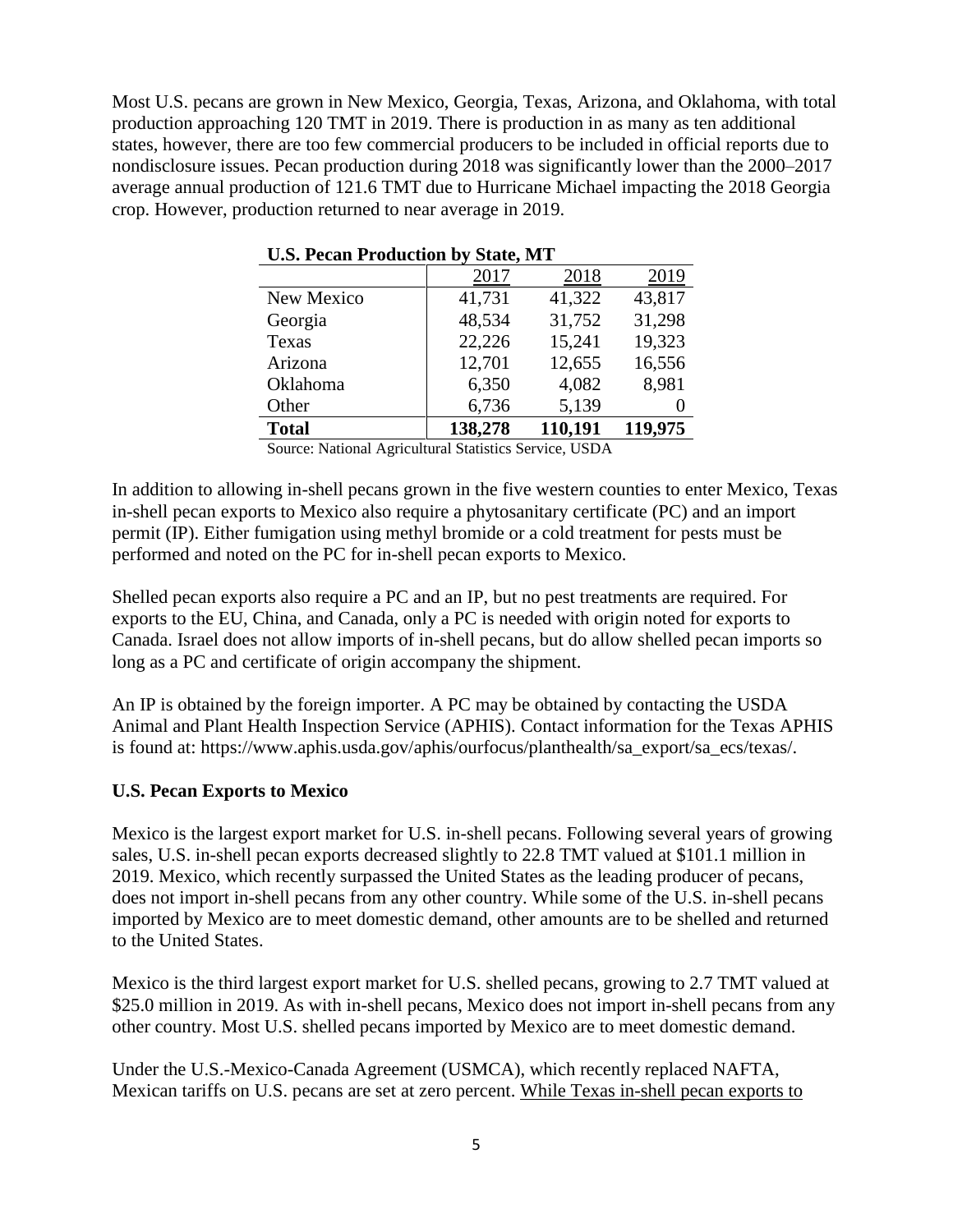Mexico are restricted to pecans grown in the five western-most counties of Texas, Texas shelled pecans from any county may be exported to Mexico.



## **U.S. In-Shell Pecan Exports to Mexico, 2015-2019**

## **U.S. Shelled Pecan Exports to Mexico, 2015-2019**

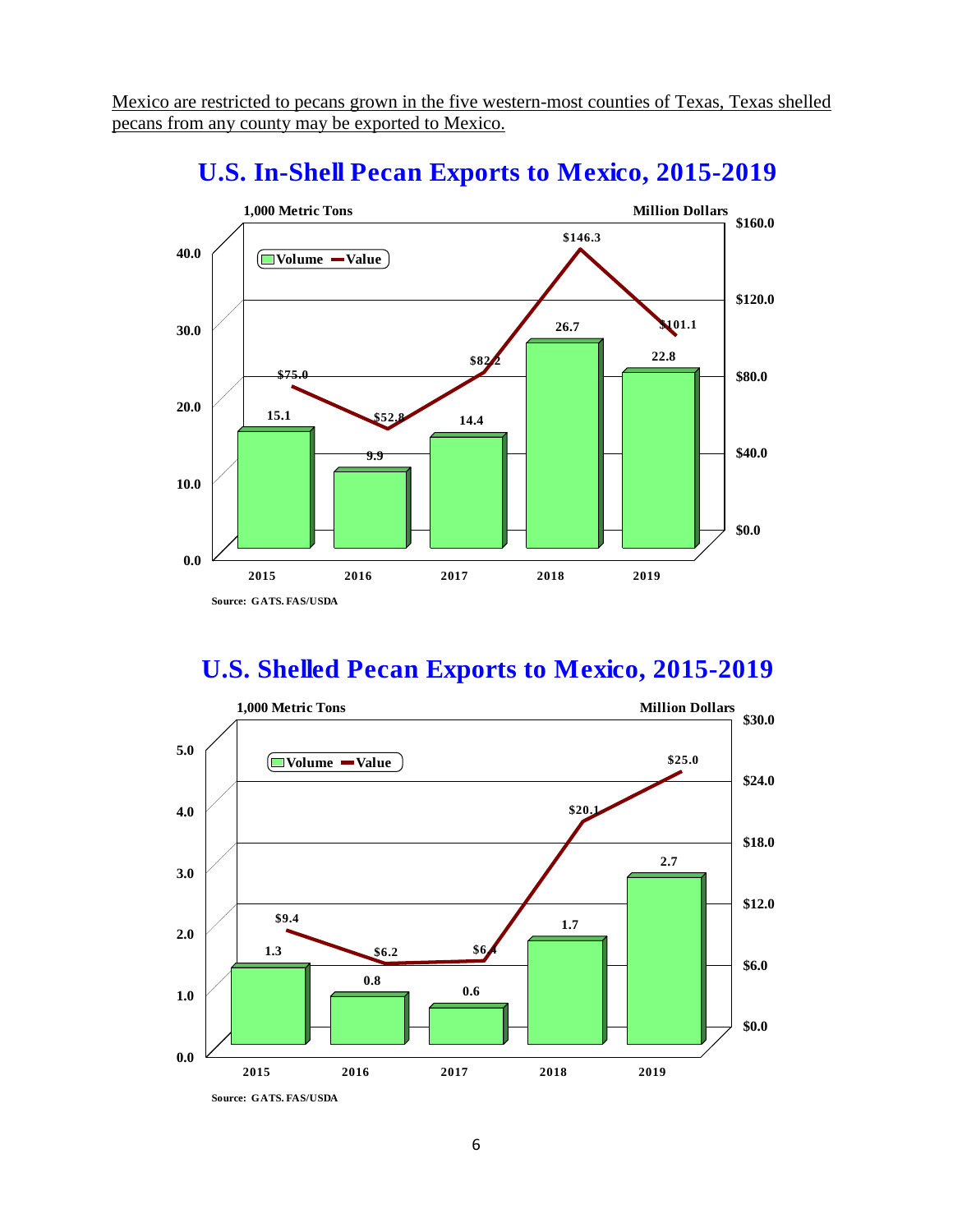### **U.S. In-Shell Pecan Exports to China**

Another important market for U.S. in-shell pecan exports is China, which includes Hong Kong. Prior to 2018, China was the leading importer of U.S. shelled pecans. During 2017, U.S. pecan exports to China reached 30.1 TMT valued at \$190.6 million, both all-time peaks. In July 2018, China increased their import duty on U.S. pecans from 7 percent to 47 percent tariff as part of a tariff war between the United States and China, which severely curtailed U.S. pecan exports to China. As of February 14, 2020, the tariff was reported as being 52 percent. As a result, U.S. inshell pecan exports to China have dropped to an average of 9.7 TMT the past two years and an average value of \$56 million.



# **U.S. In-Shell Pecan Exports to China-HK, 2015-2019**

In order to meet demand for pecans, China has turned to Mexican and South African pecan exports. Mexico reports 16 percent of their pecan exports now ship to China. This means during 2018 and 2019, Mexican pecan exports to China averaged 9.9 MT, slightly higher than U.S. pecan exports to China. Much of the reason for the increased Chinese pecan imports from Mexico is that Mexican pecans face a 7 percent tariff, the same as U.S. pecans faced before July 2018.

South Africa, which has been growing their pecan production and exports 75–90 percent of their production, is moving even more in-shell pecans to China than Mexico. 2018 and 2019 South African pecan exports to China were estimated at about 12.2 TMT, or 75 percent of all South African pecan exports. South Africa also faces the lower 7 percent tariff in China. As long as U.S. pecans face a tariff in China more than seven-times that of the two largest competitors, U.S. in-shell pecan exports to China will likely remain at historical lows.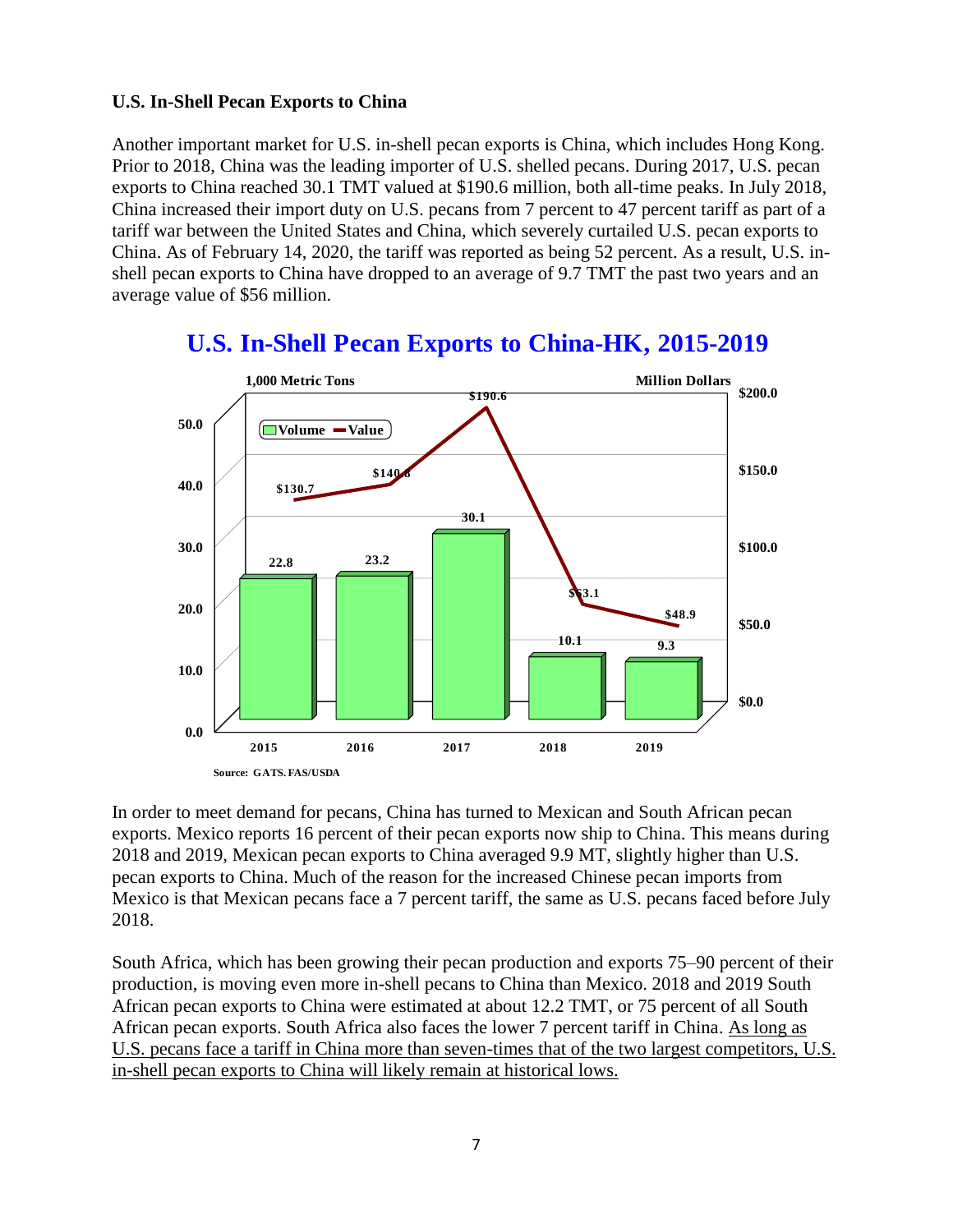### **U.S. Shelled Pecan Exports to the EU**

While the EU imports small amounts of U.S. in-shell pecans, it is largely a market for U.S. shelled pecans. In fact, the EU is consistently the largest market for U.S. shelled pecans with 2019 pecan exports of 14.5 TMT valued at \$156.2 million accounting for half of U.S. shelled pecan exports. The EU typically accounts for about half of U.S. shelled pecan exports, and U.S. shelled pecans account for about 97 percent of the EU pecan import market. U.S. shelled pecans face no tariff to enter the EU, and require only a PC to enter. Thus, barriers to U.S. shelled pecan exports to the EU are low. And, as most U.S. shelled pecan exports to the EU are shipped via the Houston Port District, Texas shelled pecans may have a transportation advantage to the EU.



# **U.S. Shelled Pecan Exports to EU, 2015-2019**

### **U.S. Shelled Pecan Exports to Canada**

Canada is typically the second largest export market for U.S. shelled pecan exports. During 2019, U.S. shelled pecan exports to Canada decreased slightly to 5.2 TMT. The value of these exports dropped to \$56.4 million, a much larger value decline following a slightly smaller decline in 2018. Again, this decrease in value is due in large part to lower in-shell pecan exports to China which resulted in lower U.S. shelled pecan prices.

U.S. shelled pecans currently face no competition in Canada. In addition to facing no tariff, there are long-term relationships between U.S. pecan shippers and Canadian buyers. However, Mexican, South African, and Australian pecans also face no tariff in Canada. This implies that U.S. pecan exporters will need to work to maintain their position in the Canadian market as our competitors grow their pecan industries and exports.

> U.S. in-shell pecan exports dominate both the EU and Canadian markets for shelled pecans, and face no tariff in either market.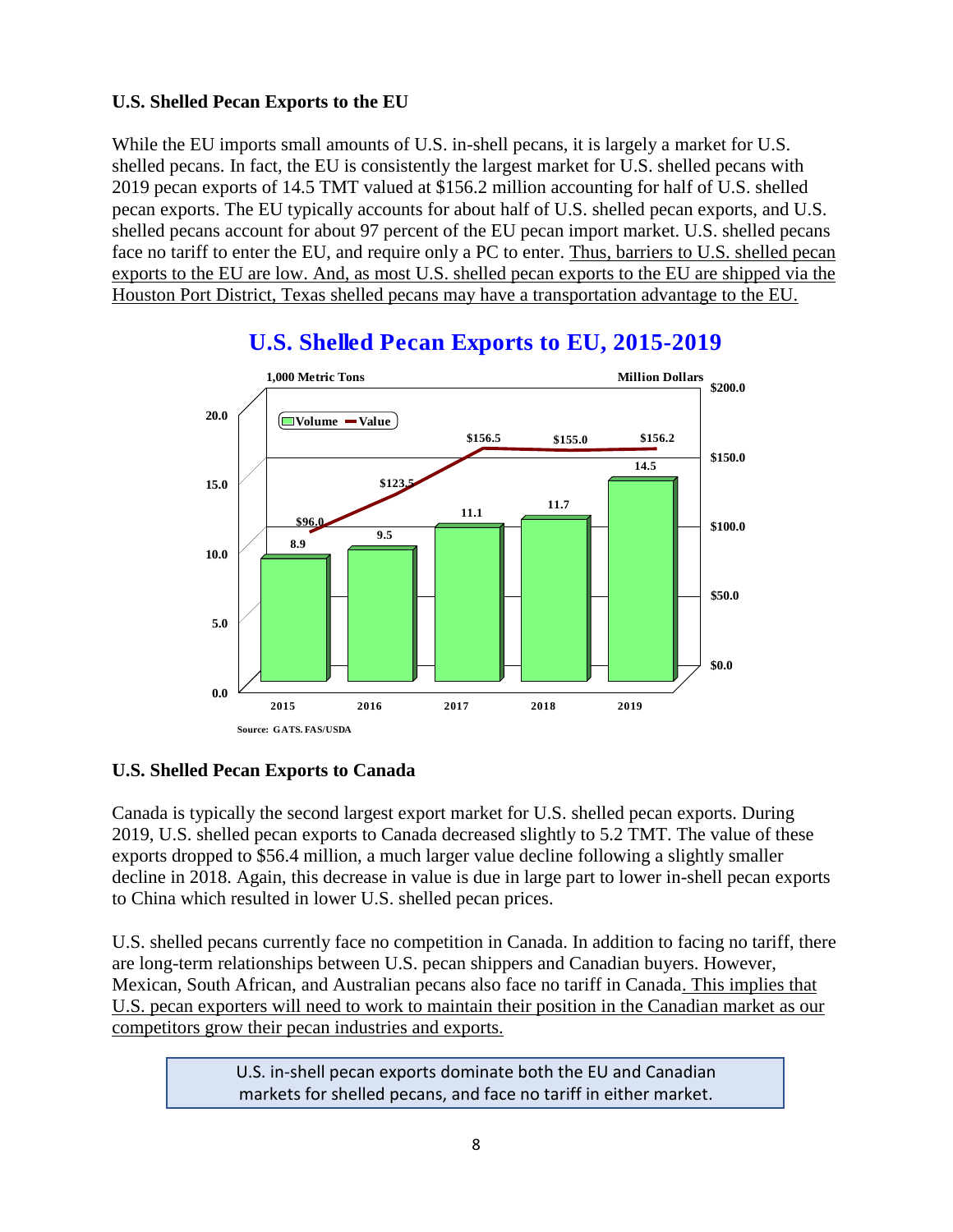### **U.S. Shelled Pecan Exports to Canada, 2015-2019**



#### **U.S. Shelled Pecan Exports to Israel**

Israel is the third largest export market for U.S. shelled pecans. Prior to 2019, Israel was the third leading market, but while U.S. shelled pecan exports to Israel grew during 2019, exports to Mexico grew more. During 2019, U.S. shelled pecan exports to Israel increased to 2.4 TMT while value dropped slightly to \$24.9 million, again due to lower unit values. U.S. shelled pecans face no tariff in Israel while Mexico, the largest competitor, faces a 5 percent tariff. Israel does not allow in-shell pecan imports.



### **U.S. Shelled Pecan Exports to Israel, 2015-2019**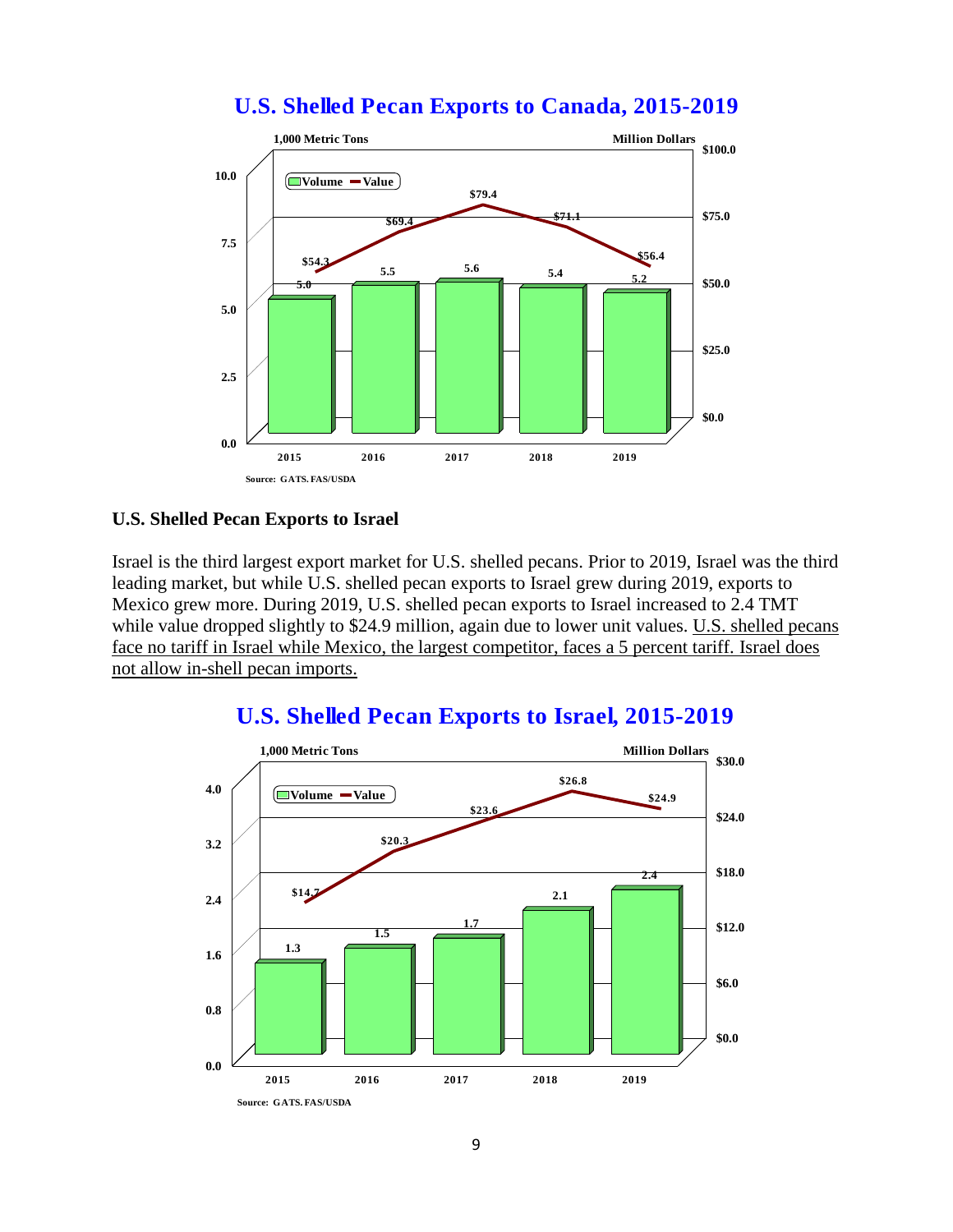#### **U.S. Pecan Exports to South Korea**

While U.S. almonds and walnuts dominate U.S. nut exports to South Korea, the market is becoming a larger market for U.S. pecan exports, with most being shelled pecans. During 2019, U.S. exports of shelled pecans to South Korea reached 772,600 MT with a value of \$8.9 million. That represents a 71 percent increase over 2015 shelled pecan exports to South Korea. South Korea is also a growing market for U.S. in-shell pecans, reaching 302,400 MT valued at \$1.92 million in 2019. As a result, the USDA Foreign Agricultural Service Agricultural Trade Office in Seoul is targeting the South Korean market for U.S. nut exports, including pecans. U.S. pecans face no tariffs in South Korea and a certificate of origin and a PC is required for entry into the market for pecans from a registered U.S. facility.



The South Korean market for U.S. pecan exports is growing and the

### **U.S. Pecan Exports to Vietnam**

Prior to 2018, Vietnam was a relatively large market for U.S. in-shell pecan exports prior to 2018, but exports there sharply declined during 2018 and no in-shell pecan exports were reported during 2019 or through September 2020. This coincides with the decline of in-shell pecan exports to China. Some assert that many Vietnamese imports transship to China. If that is the case for in-shell pecans, then the high tariffs on U.S. in-shell pecans imposed by China may have negatively impacted U.S. in-shell pecan exports to Vietnam.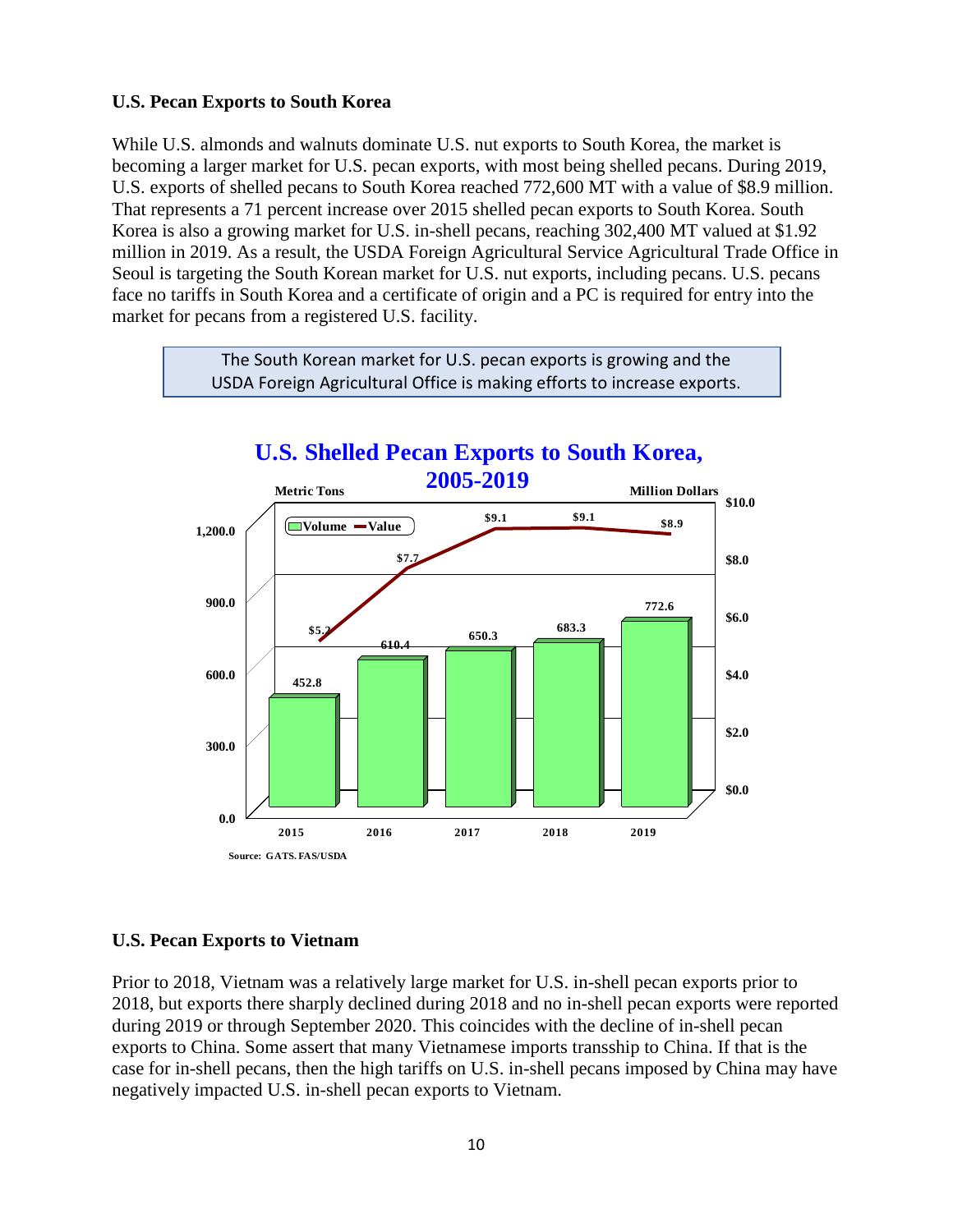

### **U.S. In-Shell Pecan Exports to Vietnam, 2015-2019**

On a brighter note, the Vietnamese market for U.S. pecans may be transitioning to a shelled pecan market. Vietnam imported nearly \$1.5 million during 2019 and \$1.9 million through the first nine months of 2020. Most of these pecans will likely remain in Vietnam as China is an inshell pecan market. It may be that, going forward, U.S. pecan exporters should focus on shelled pecans when considering Vietnam.

> High tariffs imposed by China on U.S. pecan exports may have negatively impacted U.S. pecan in-shell exports to Vietnam - U.S. exporters may want to focus on shelled pecan exports to that market

#### **Conclusions**

Numerous U.S. pecan export markets and one market that maybe in transition have been discussed. All of these markets offer opportunities and challenges to exporters of Texas pecans. Some markets focus only on in-shell pecans while others focus on shelled pecans. Only with Mexico are there significant phytosanitary requirements, and only with China are there significant tariff issues. As Mexico is the main competitor in pecans with its own sector to protect from pests and diseases, it is unlikely that Mexico will reduce their phytosanitarty requirements. However, if there is continued progress in tariff-reduction negotiations between the United States and China, a lower tariff may result for U.S. in-shell pecan exports to China, which may also help reinvigorate in-shell pecan exports to Vietnam.